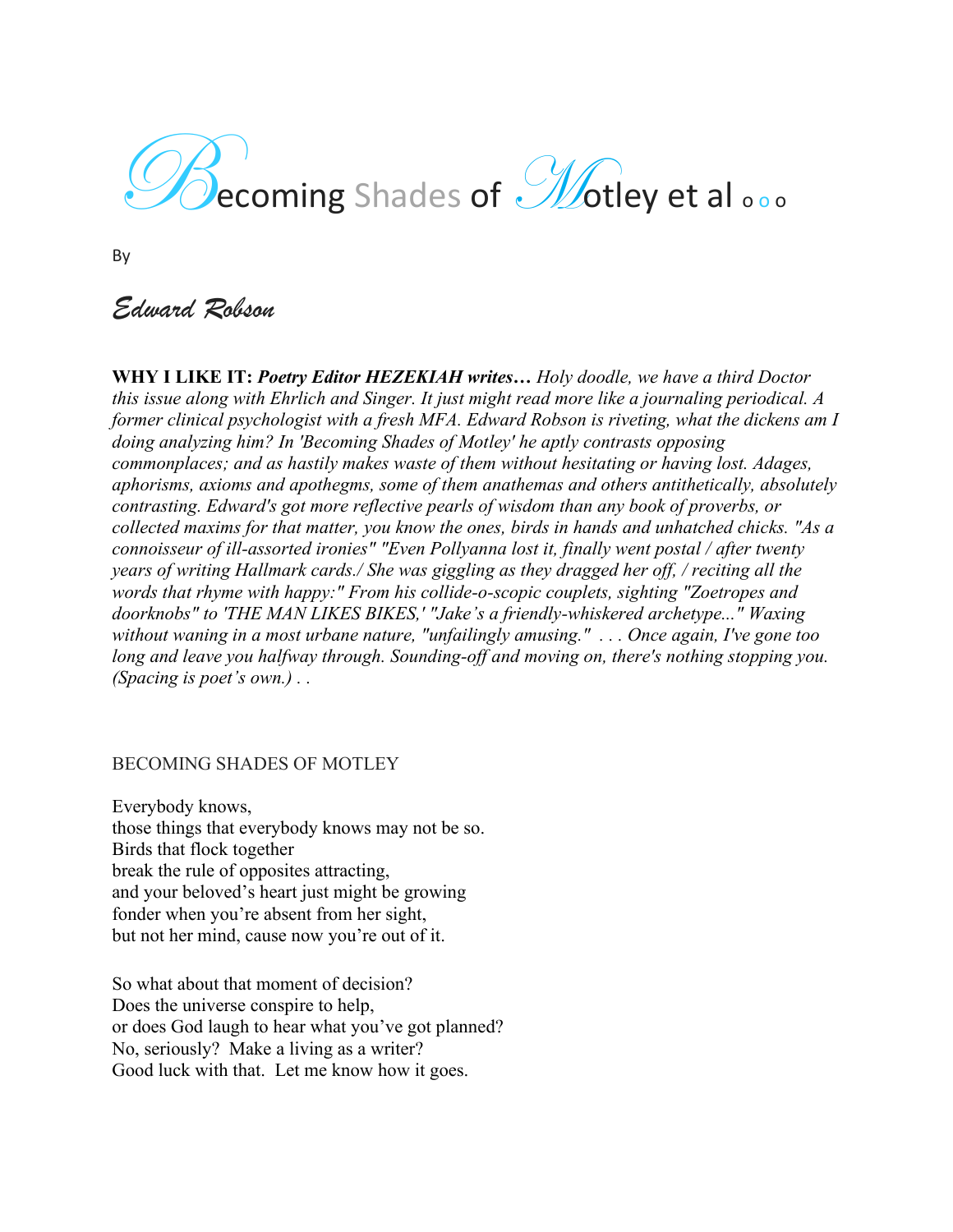Murphy's not as widely recognized in these parts as he is in neighborhoods that lend themselves more readily to optimism's pitfalls. Looking on the bright side blinds you to the fifty shades of black and blue on spirits brutalized by honesty. Even Pollyanna lost it, finally went postal after twenty years of writing Hallmark cards. She was giggling as they dragged her off, reciting all the words that rhyme with happy: snappy, crappy, sappy, and fuck it. Fuck it rhymes with everything.

An artist's suffering is so cliché it's almost oxymoron. Our lifelike masks fool no one but ourselves—we are the fools. Though we rarely trot the motley out, everybody knows we live poetic lives. They applaud our public pratfalls, with incisive wit critique our hunger, and discuss the symbolism of the diverse ways we bleed.

It helps to see it all from their perspective. As a connoisseur of ill-assorted ironies and commentator on life's scenes of choice hyperbole, any time my own takes yet another wrenching turn, I can just whip out the microphone and interview the mirror: "Tell me, poet, how it feels."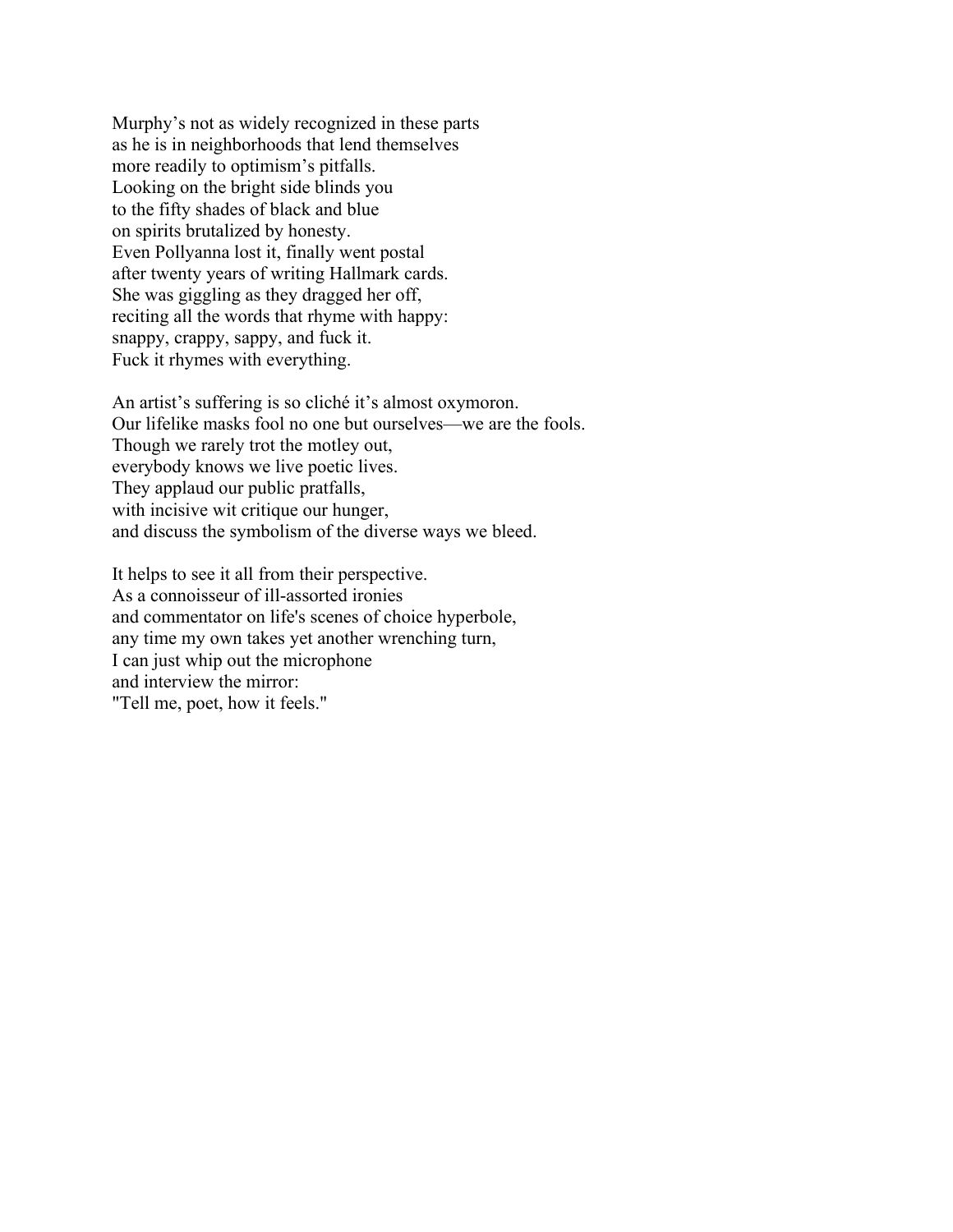#### DISORDERLY, AND MARVELOUS, AND OURS\*

Mecca's nowhere in the zodiac, a place not designated, secret open as the penitent's proud bleeding stripes. Fibrillating light draws only moths,

metal rod the massive static blast, a swallowed storm that tastes of bruises, fists and fences, coins and buttons pressing tin-roofed cardboard shacks beneath a cliff.

Zoetropes and doorknobs, carousels carousing for a coin tossed in a saucer, landing glancing blows. The heron bows, then straw hat waving, does the old soft shoe.

\* Title taken from a line in *Seam* by Tarfia Faizullah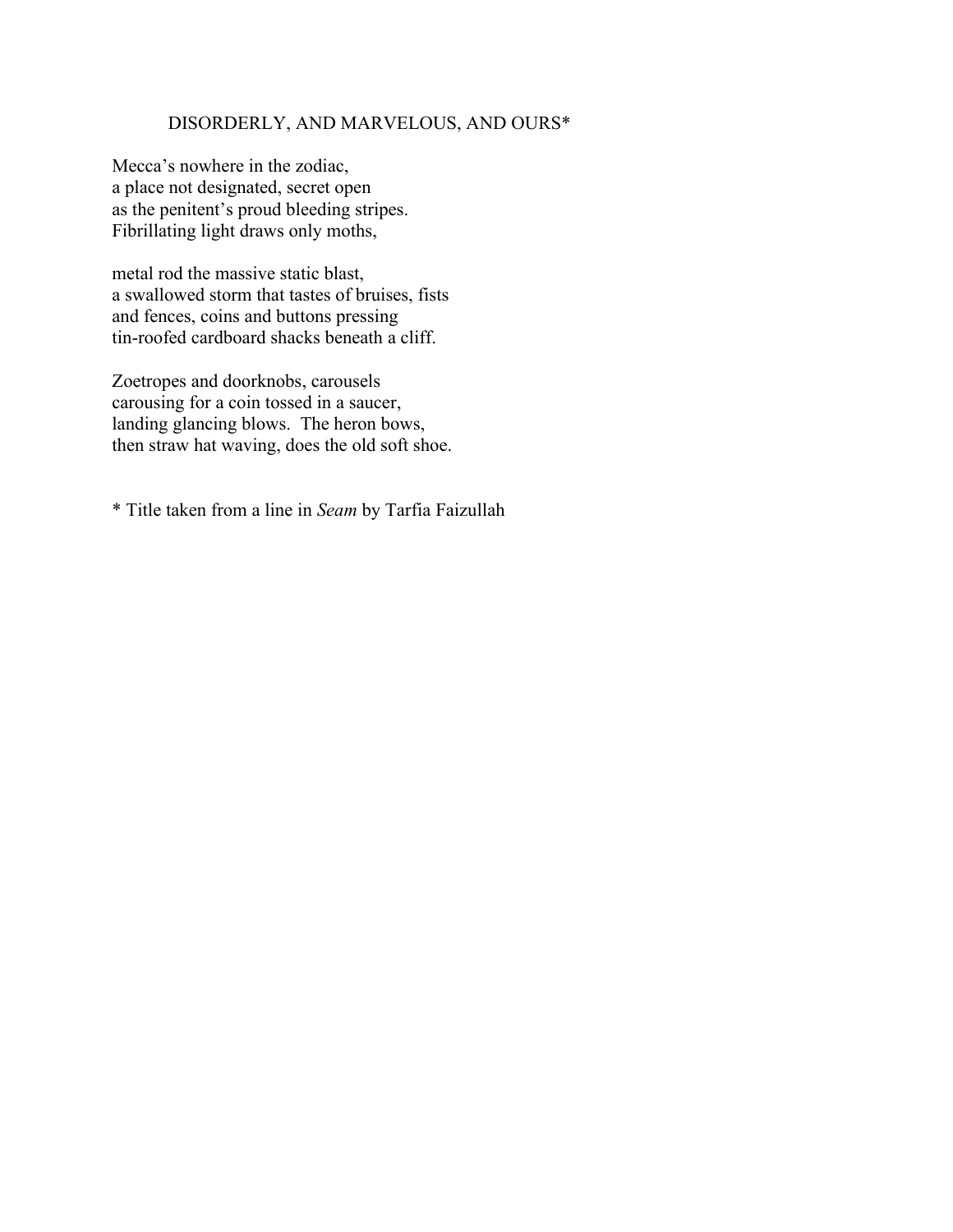#### THE MAN LIKES BIKES

Jake's a friendly-whiskered archetype, tidy shop behind his house not crowded even with the cycles hung like fishing trophies from the rafters,

wood stove for cozy winter tinkering, dorm fridge half full of IPA dwarfed by tool chest stocked with curiosities. He hoists my underused and undercared-for Diamondback

onto the rack, spins wheels, listens, reaches for an Allen wrench. Two hours pass or maybe more as other gentle pedalers turn tales and sip and laugh. Strange lubricants

annoint our hands and gleam on hardware gliding through its stations. Jake explains the hows and whys of limit screws, the trick to setting front brake tension on the first try,

and the incremental politics of funding bike lanes, racks on buses, wearing down resistance of a rust-corroded system to a newer old idea. This one looks

no different for our efforts, but it is in my mind absolutely different, carrying my caring now, the skills and promises I'm going to keep. Jake does this every day,

his living, but one night a month for love of bikes and riders. He hands me a beer.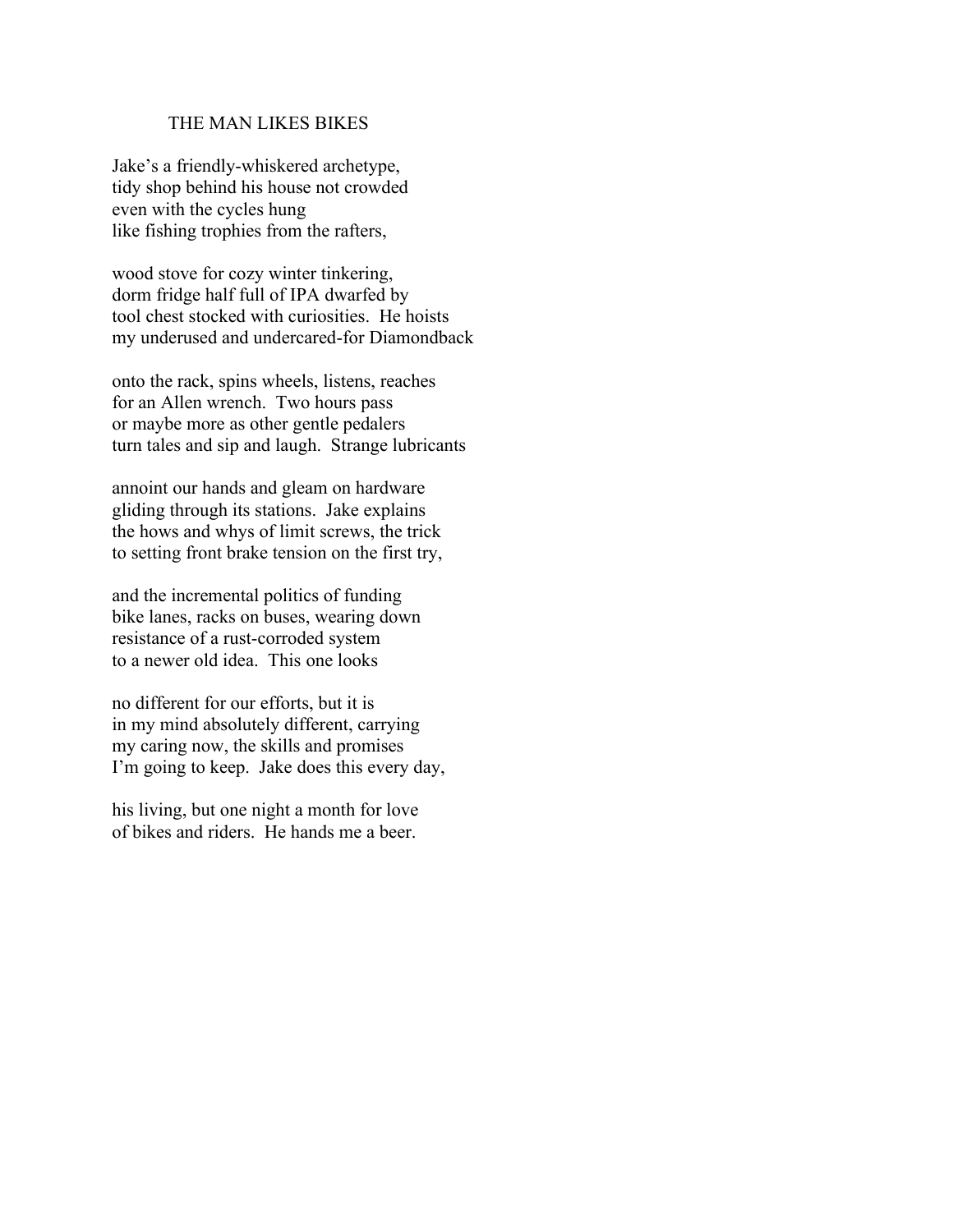#### HOMING: NC TO LOUISIANA

Vacating our three places we depart in rain-washed little hours, eschewing haste to go back for forgotten matters. None has slept—one managing the brew pub late, one busking bar crowd for that last sweet tip, all dreaming, packing. Stopping—that's what's hard. To leave we must become dispensable.

Slow progress over bleary highways, I'm content, my destination safely reached: deep peace of family rejoined. This trip knits fabric raveled long; we'll feel those threads stretch out behind us in another week, securing us, three generations' might of being, of becoming that which we could not imagine or create alone.

Four nights we sleep on breast of parents' love whose hospitality is feast enough, whose broad wings cover us. We need no more than this—they ask of us no more than this to be where we are not dispensable, and know that our departure will renew a vacancy within, until our next returning.

Mutual indulgences: they let me play paternal fantasy and feed them, share my once upon a home, then two nights more downriver, where they taste of seasonings more piquant than Tabasco, hear voices whose authority derives from age beyond conceiving. They are both instinctually awed yet all the same immediately partisan and proud. My son notes dots on grid of Vieux Carré, a tablature of plans for his return. His sister, more the connoisseur, rides riffs of jazz and art and showmanship, knows she'll be back but will not ask yet when or how.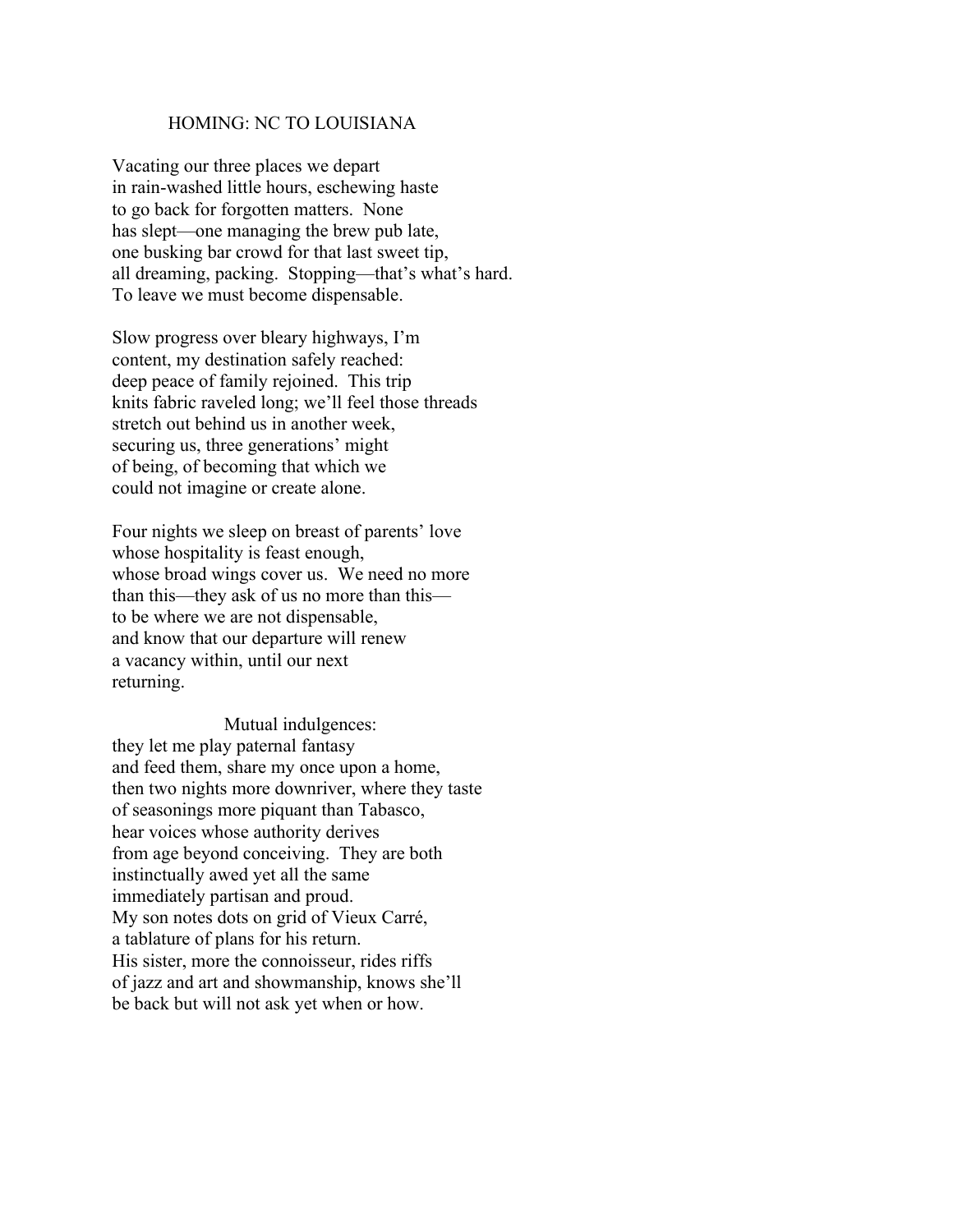#### NEW DIGS

My son gets paid tomorrow. He and I will shop for beans, hot peppers, onions, beef to make a chili fit to fortify the soul assailed by chills. By such relief is home defined—a friendly coffeepot, a loaf still warm for slicing, and a chair or two to spare for visitors. What brought us to this place were simple hopes: to share a quiet space where thoughts could coalesce at their own pace into the poetry of life in all its pulses; to express that which expresses us, the symmetry of arts and artists; and in depth to know its humble love, this earth in which we grow.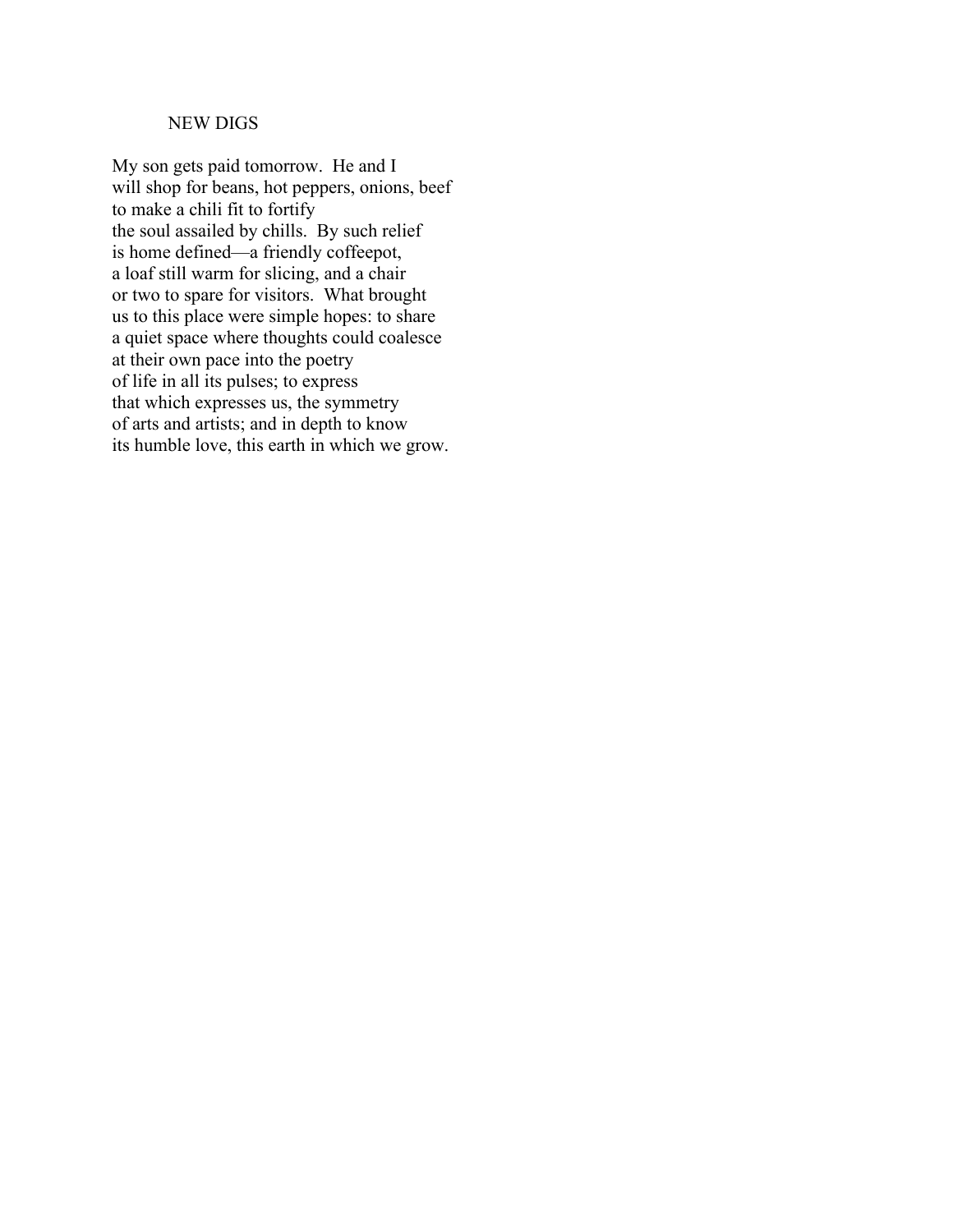#### URBAN NATURE

Nature subjugated, trapped on tiny reservations. 32 square feet of dirt, one tree, low wrought-iron railing, purpose indeterminate. Smaller, unfenced squares support lone boxwoods by the intersection, by the coffee shop. Smaller, shallow-rooted shrubs make do with terra cotta planters. Sparrows hop, flit, peck around the picnic tables. Is it tragic, all the asphalt, concrete, brick and limestone, steel and glass?

Or is the habitat of H. Sap Sap as valid and respectable as those of other species? Some are less invasive, true, but what about pine beetles, goats, and kudzu? Is the architecture of a termite mound less natural than that of coral reefs? All nature is not beautiful unless we so define it, and if we do, then why deny the charm of human structures? Our manners aren't the best in Gaia's purview, but we have our moments.

On the sidewalk, underneath the lonely trees, and indoors by the potted scheffleras, ancient mating rituals may be observed, and beings not so far evolved as they believe themselves compete for dominance, attention, partners, food, their social norms complex and subtle, with occasional forays into aggression under stress, but mostly gentle, friendly, clever creatures, to the open-minded naturist unfailingly amusing.

**THE POET SPEAKS:** *Why do I write (and read) poetry? Because I love the power of language and the sultry sensuality of words. Even when I'm writing essays, plays, or fiction, I am striving for a certain resonance both in the ears and in the mind. Writing verse, whether free or formal, forces me to pay attention to the way each word fits into the tapestry of sound and meaning, a discipline that strengthens my writing regardless of genre. I grew up loving Robert Frost, then Carl Sandburg, but the poet who probably did most to shape my sensibilities was the anthropologist Loren Eiseley, whose collections Notes of an Alchemist and The Innocent*